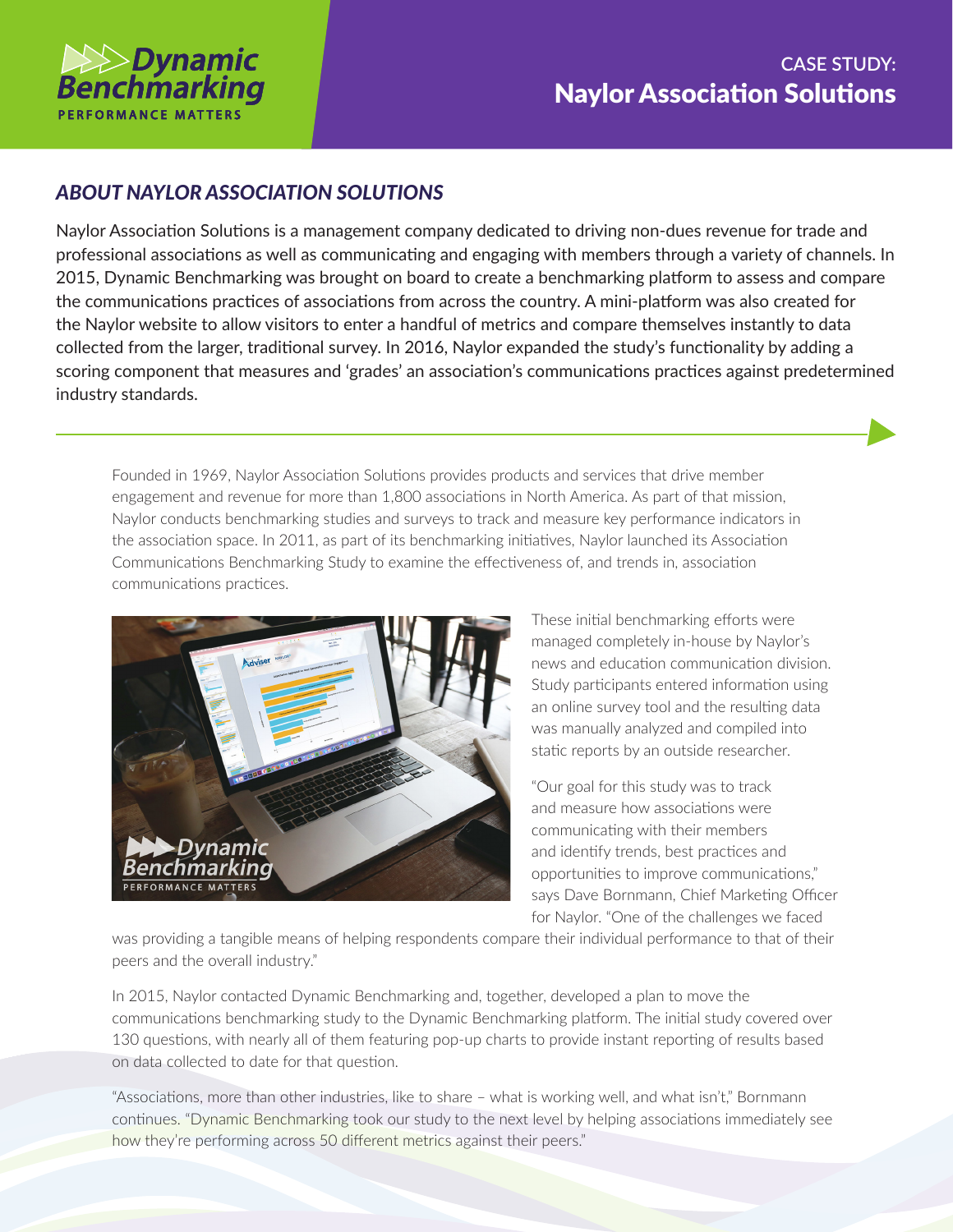In addition to the full communications study, Dynamic Benchmarking also developed a custom miniassessment tool for the Naylor website. This mini-assessment allowed visitors to enter a handful of metrics and compare themselves to the data collected in the larger study. Users answered seven questions and received immediate feedback. Naylor used this mini-assessment to instantly demonstrate the value of the study. By giving participants a taste of how they compare to their peers when it comes to communications practices, they were able to drive participation in the larger study.

Naylor featured the mini-assessment as an interactive attraction at the ASAE Annual Meeting in August 2015 to kickoff the retooled study. The mini-assessment and the larger communications study were both wellreceived, so much so that Naylor has since retired the mini-assessment as a promotion tool for the larger survey.

The company's customer base was pleased with the ease of use and ability to generate customized, peer-to-peer comparisons. Seeing the potential to make a substantial impact on the industry's communications practices, the Naylor team decided to add a new level of functionality to their benchmarking tool for 2016.

**"We are excited for our survey participants to not only see how they compare to their peers through the benchmarking platform, but to also give them a chance to see how they perform against industry best practices through the new scoring functionality."**

*Dave Bornmann, Chief Marketing Officer*

Dynamic Benchmarking introduced the Naylor team to a customized scoring solution

which allows users to enter key performance metrics and receive 'scores' or 'grades' based on how their efforts measure up against predefined industry standards. Using the vast collection of industry data and the combined industry expertise of the Naylor staff, Dynamic Benchmarking helped form quantifiable best practices standards for various communications programs, strategies and tactics.

"Providing our customers with a tangible means of comparing individual performance to that of their peers was a great advance over previous studies," Bornmann comments. "By adding this new functionality, we are now able to provide participants with an even more meaningful experience and payoff on the time they invest completing the survey."

Now, as users enter their data, they not only have access to a variety of dynamically generated, personalized reports, charts and graphs, but they are also presented with a personal scorecard that grades their performance against these defined industry standards.

"We are excited for our survey participants to not only see how they compare to their peers through the benchmarking platform, but to also give them a chance to see how they perform against industry best practices through the new scoring functionality," Bornmann adds. "Now participants can see their own score, the median score and the best practices score all at once. They can readily see areas for improvement and determine the extent to which they are lagging behind their peers and the industry as a whole. Armed with